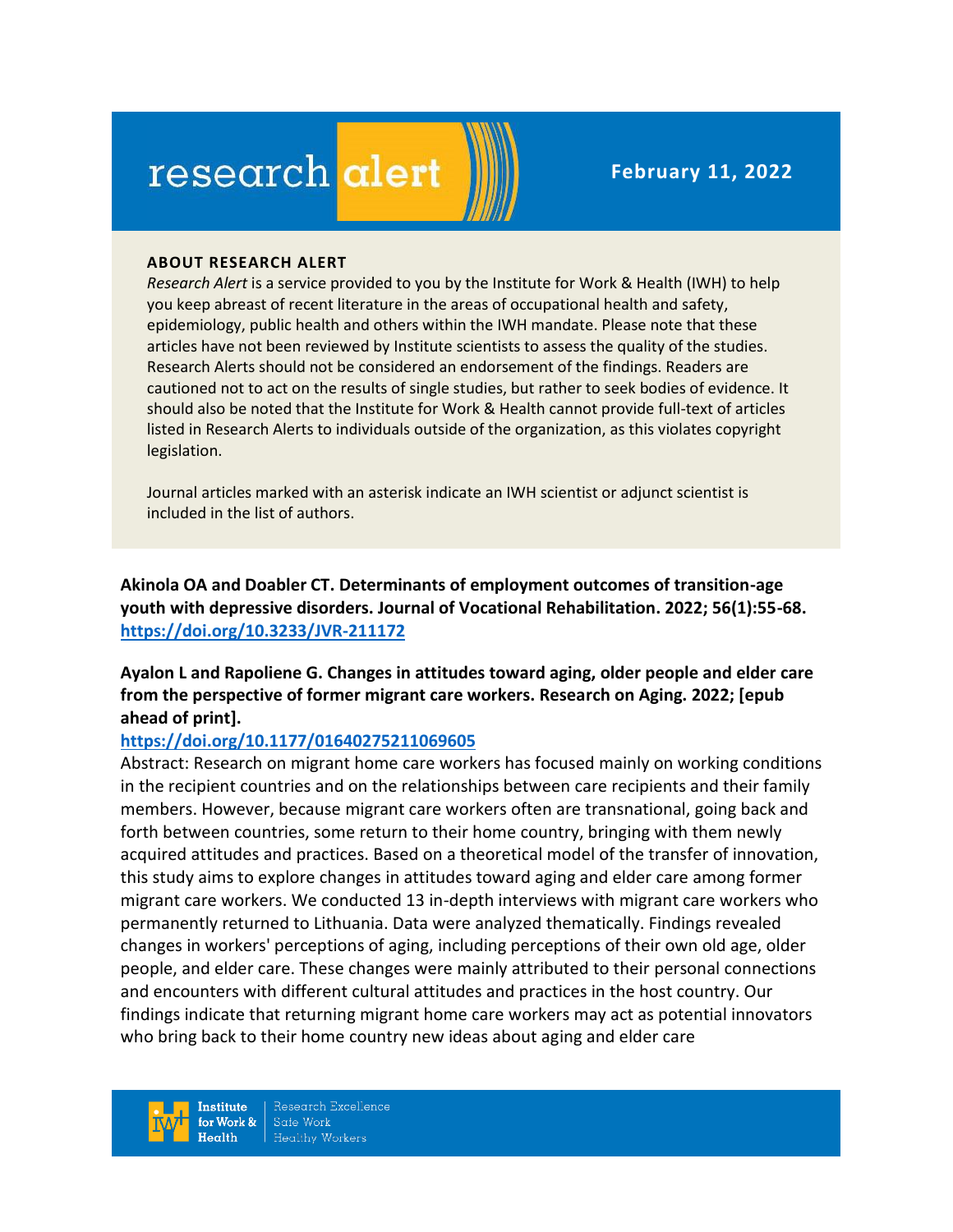#### **Bryan ML, Bryce AM, and Roberts J. Employment related COVID-19 exposure risk among disabled people in the UK. SSM - Population Health. 2021; 16:100984. <https://doi.org/10.1016/j.ssmph.2021.100984> [open access]**

Abstract: We provide new evidence about the work-related exposure of disabled people to COVID-19 using household survey data combined with a novel occupational risk indicator. Despite their higher clinical vulnerability, disabled people in employment in the UK were significantly more likely to be going out to work during the pandemic rather than working from home, and were working in occupations that were more exposed to COVID-19 than the occupations of non-disabled workers. Our results raise questions about whether there are sufficient safeguards for disabled people in the workplace, and have longer-term implications for a labour market where COVID-19 is a persistent health issue

# **Calvet B, Vezina N, Laberge M, Nastasia I, Sultan-Taieb H, Toulouse G, et al. Integrative prevention and coordinated action toward primary, secondary and tertiary prevention in workplaces: a scoping review. Work. 2021; 70(3):893-908.**

#### **<https://doi.org/10.3233/WOR-213609>**

Abstract: BACKGROUND: Integrated approaches are valued in several occupational health strategic programmatic orientations. A better understanding of the use of integrative prevention in coordinating measures is needed to develop its use in workplaces. OBJECTIVE: Identify workplace integrative prevention approaches and definitions of prevention (primary, secondary and tertiary) in the literature. METHODS: A scoping review was conducted following Arksey and O'Malley (2005). The literature search was carried out in three databases without date restrictions. In order to be retained, the articles needed to address at least two levels of prevention using an integrative approach in a workplace setting. A qualitative analysis was conducted. RESULTS: The review yielded 16 published articles between 1995 and 2017. The articles addressed mental health, musculoskeletal disorder prevention and comprehensive approaches. Integrative prevention approaches are diverse and are not always named as such. Prevention definitions are not homogenous. CONCLUSIONS: This review identified some of the integrative prevention characteristics aimed at coordinated action for prevention in the workplace and to clarify measures taken at different levels of prevention. Further studies are needed to elaborate on the implementation of integrative prevention in the workplace

# **Corso M, Cancelliere C, Mior S, Salmi LR, Cedraschi C, Nordin M, et al. Are nonpharmacologic interventions delivered through synchronous telehealth as effective and safe as in-person interventions for the management of patients with nonacute musculoskeletal conditions? A systematic rapid review. Archives of Physical Medicine & Rehabilitation. 2022; 103(1):145-154.**

#### **<https://doi.org/10.1016/j.apmr.2021.09.007>**

Abstract: OBJECTIVE: To determine whether nonpharmacologic interventions delivered through synchronous telehealth are as effective and safe compared with in-person

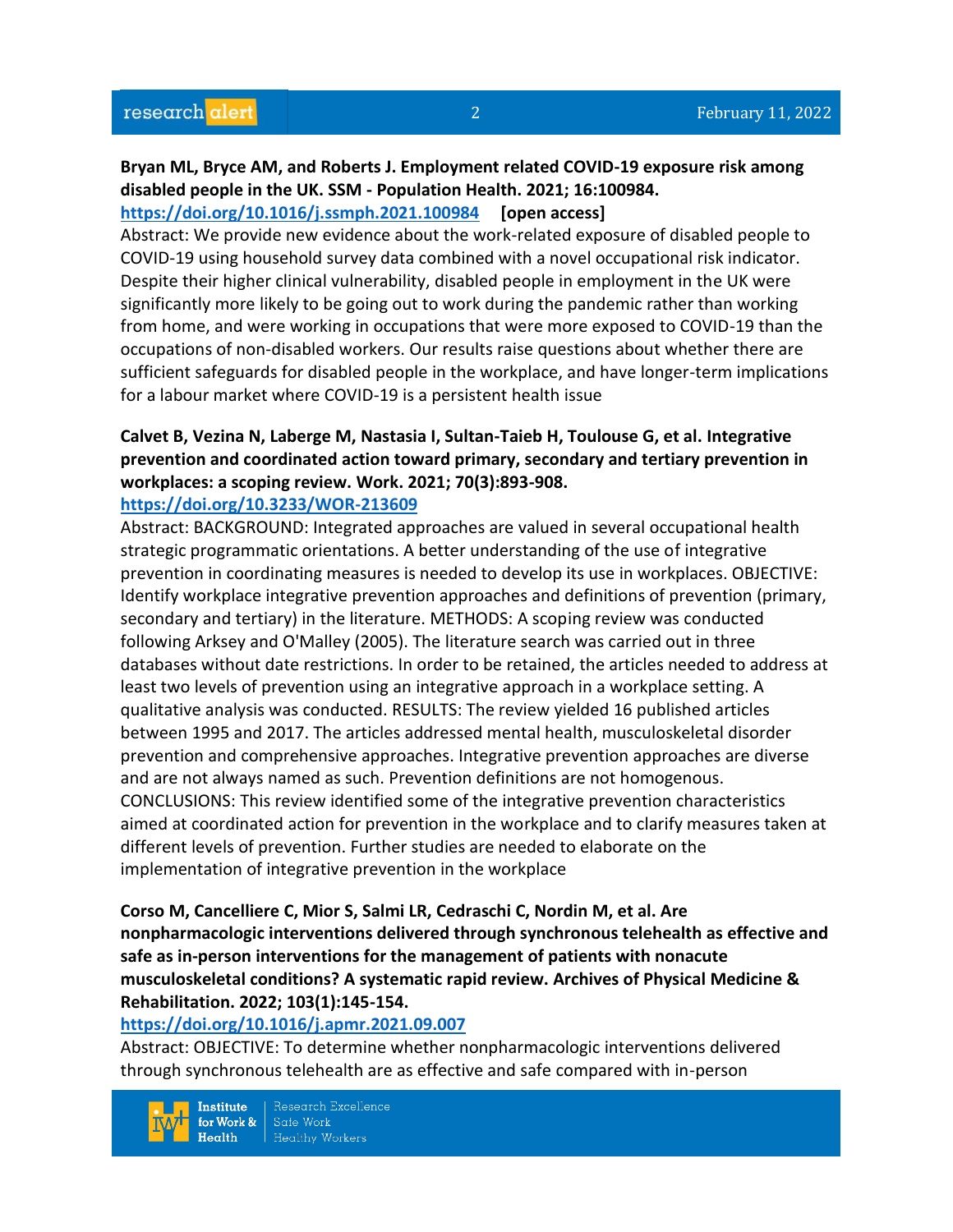interventions for the management of patients with musculoskeletal conditions in improving pain, functioning, self-reported recovery, psychological outcomes, or health-related quality of life using rapid review methods. DATA SOURCES: We searched MEDLINE, CINAHL, Embase, and Cochrane Central Register of Controlled Trials from 2010 to August 2020 for randomized controlled trials (RCTs) published in English or French; we updated our search in January 2021. STUDY SELECTION: One reviewer screened citations in 2 phases (phase 1: title/abstract; phase 2: full-text) selecting RCTs comparing synchronous telehealth with in-person care for the management of musculoskeletal conditions. A random 10% sample was screened by 2 independent reviewers with minimum 95% agreement prior to full screening. One reviewer critically appraised and one reviewer validated appraisal for eligible RCTs. DATA EXTRACTION: One author extracted participant characteristics, setting, sample size, interventions, comparisons, follow-up period, and outcome data. A second author validated data extraction. DATA SYNTHESIS: We summarized the findings narratively. Low- to moderate-quality evidence suggests that synchronous telehealth (ie, videoconference or telephone calls) alone or in combination with in-person care leads to similar outcomes as in-person care alone for nonspecific low back pain, generalized osteoarthritis, hip or knee osteoarthritis, and nonacute headaches in adults. CONCLUSIONS: Synchronous telehealth may be an option for the management of nonacute musculoskeletal conditions in adults. However, our results may not be generalizable to rural or low socioeconomic populations. Future research should investigate the outcomes associated the use of new technologies, such as videoconference

#### **Drydakis N. Adverse working conditions and immigrants' physical health and depression outcomes: a longitudinal study in Greece. International Archives of Occupational & Environmental Health. 2022; 95(2):539-556.**

#### **<https://doi.org/10.1007/s00420-021-01757-0>**

Abstract: PURPOSE: The study examines whether adverse working conditions for immigrants in Greece bear an association with deteriorated physical health and increased levels of depression during 2018 and 2019. METHODS: A panel dataset resulted from the collaboration with centers providing free Greek language courses to immigrant population groups. Random Effects models assess the determinants of physical health and depression. RESULTS: Findings indicate that workers with no written contract of employment, receiving hourly wages lower than the national hourly minimum wages, and experiencing insults and/or threats in their present job experience worse physical health and increased levels of depression. Moreover, the study found that the inexistence of workplace contracts, underpayment, and verbal abuse in the workplace may coexist. An increased risk of underpayment and verbal abuse reveals itself when workers do not have a contract of employment and vice versa. CONCLUSION: Immigrant workers without a job contract might experience a high degree of workplace precariousness and exclusion from health benefits and insurance. Immigrant workers receiving a wage lower than the corresponding minimum potentially do not secure a living income, resulting in unmet needs and low investments in health. Workplace abuse might correspond with vulnerability related to humiliating treatment. These conditions can

**Institute** for Work &  $Health$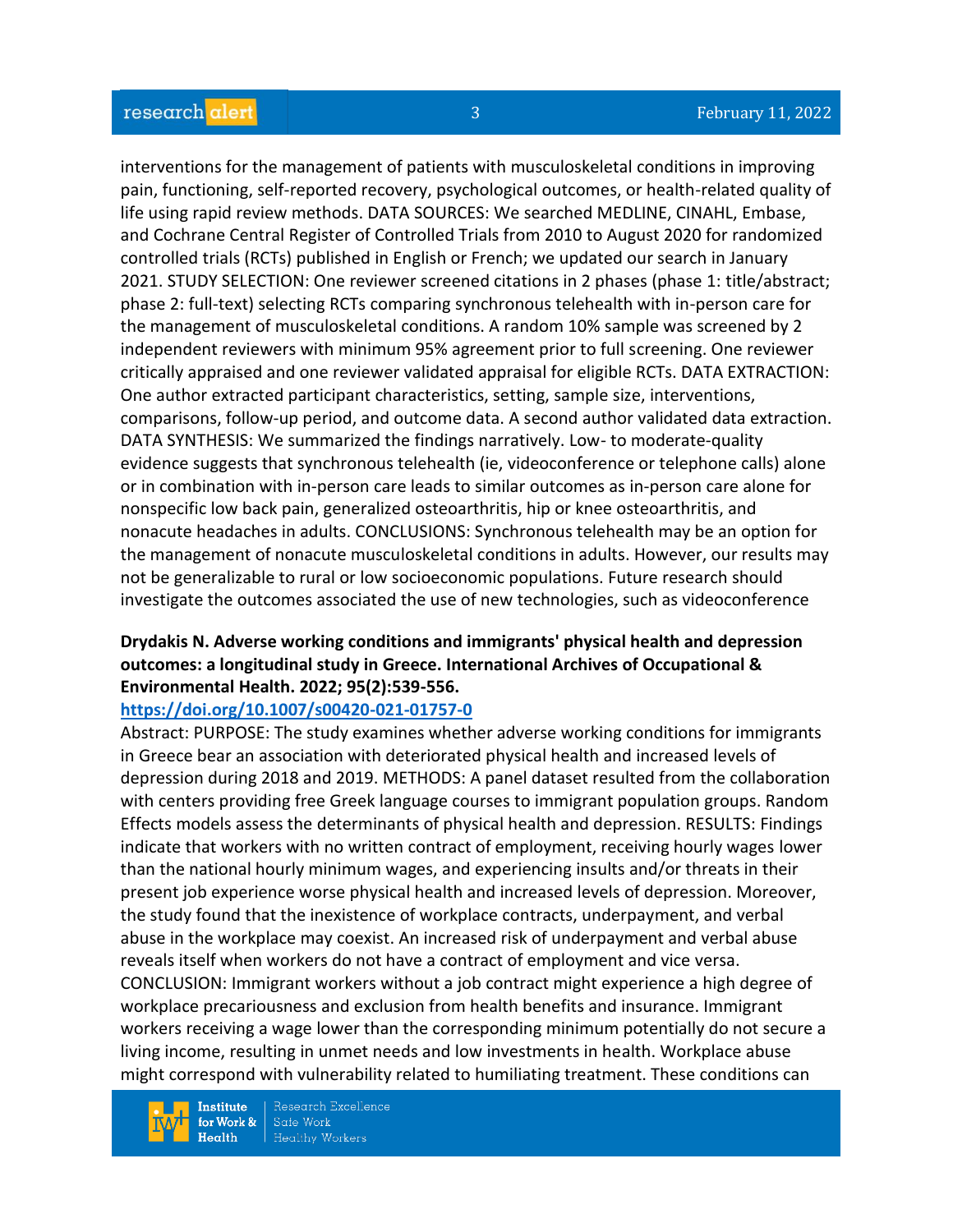negatively impact workers' physical health and foster depression. Policies should promote written employment contracts and ensure a mechanism for workers to register violations of fair practices

**Guo AH, Diaz-Caturan MV, Reis C, Carritte D, Smith BMT, Wester YO, et al. Practical strategies and tools for use by occupational and environmental medicine departments during COVID-19 pandemic surges. Journal of Occupational & Environmental Medicine. 2022; 64(1):10-18.** 

#### **<https://doi.org/10.1097/JOM.0000000000002390> [open access]**

Abstract: OBJECTIVES: Occupational and environmental medicine (OEM) departments in healthcare institutions can be quickly overwhelmed when COVID-19 infection rates rapidly and simultaneously increase in the workforce and the patients served. Our goal is to present a detailed toolkit of practical approaches for use by front-line OEM specialists to address workforce management tasks during pandemic surges. METHODS: Specific focus is on tasks related to employee symptom triage, exposure risk assessment, workplace contact tracing, and work restrictions. RESULTS: Tools include strategies used by customer call centers, two decision support algorithms (exposure due to cohabitation or non-cohabitation), a colorcoded employee case tracking tool, a contact tracing protocol, and documentation templates that serve as memory aids for encounters. CONCLUSIONS: These tools are created with commonly used software. Implementation is feasible in most front-line OEM settings, including those with limited resources

#### **Hammer LB, Brady JM, Brossoit RM, Mohr CD, Bodner TE, Crain TL, et al. Effects of a Total Worker Health® leadership intervention on employee well-being and functional impairment. Journal of Occupational Health Psychology. 2021; 26(6):582-598. <https://doi.org/10.1037/ocp0000312>**

Abstract: Although evidence has been mounting that supervisor support training interventions promote employee job, health, and well-being outcomes, there is little understanding of the mechanisms by which such interventions operate (e.g., Hammer et al., 2022; Inceoglu et al., 2018), nor about the integration of such organizational-level interventions with individual-level interventions (e.g., Lamontagne et al., 2007). Thus, the present study attempts to unpack the mechanisms through which supervisor support training interventions operate. In addition, the present study examines an integrated Total Worker Health <sup>®</sup> intervention that combines health protection in the form of supervisor support training (i.e., family supportive supervisor behaviors and supervisor support for sleep health) with a health promotion approach in the form of feedback to improve sleep health behaviors. Using a cluster randomized controlled trial drawing on a sample of 704 full-time employees, results demonstrate that the Total Worker Health intervention improves employee job wellbeing (i.e., increased job satisfaction and reduced turnover intentions), personal well-being (i.e., reduced stress before bedtime), and reduces personal and social functional impairment at 9 months postbaseline through employee reports of supervisors' support for sleep at 4

**Institute** for Work &  $Health$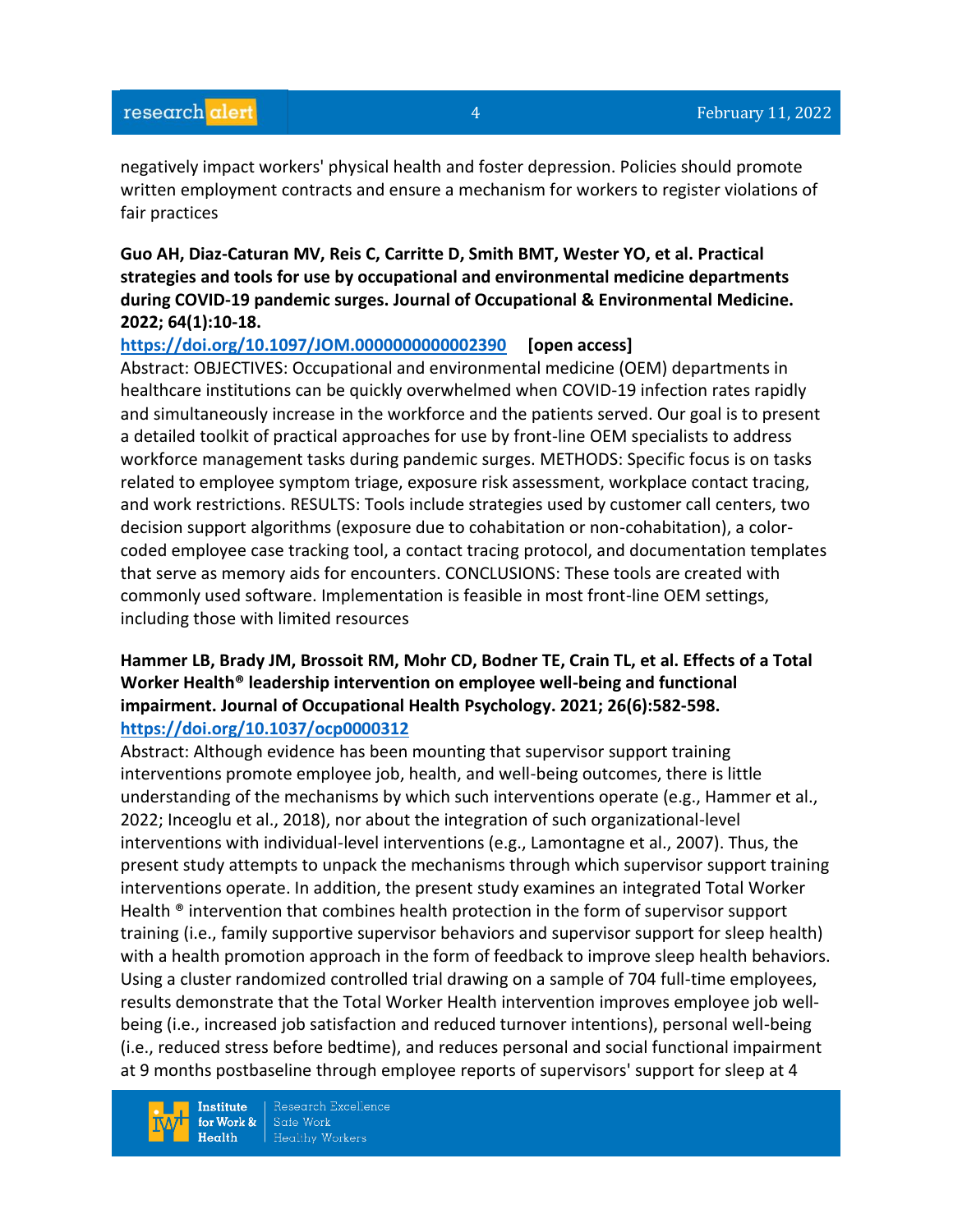months postbaseline, but not through family supportive supervisor behaviors. Effects were not found for general stress or occupational functional impairment outcomes. Implications are discussed, including theoretical mechanisms by which leadership interventions affect employees, supervisor training, as well as the role of integrated organizational and individuallevel interventions. (PsycInfo Database Record (c) 2022 APA, all rights reserved)

# **Keyaerts S, Godderis L, Delvaux E, and Daenen L. The association between work-related physical and psychosocial factors and musculoskeletal disorders in healthcare workers: moderating role of fear of movement. Journal of Occupational Health. 2022; 64(1):e12314. <https://doi.org/10.1002/1348-9585.12314> [open access]**

Abstract: OBJECTIVES: Knowledge is lacking on the interaction between fear of movement (FOM) and work-related physical and psychosocial factors in the development and persistence of musculoskeletal disorders (MSDs). METHODS: In this cross-sectional study, 305healthcare workers from several Belgian hospitals filled out a questionnaire including sociodemographic factors, work-related factors (social support, autonomy at work, workload, and physical job demands), FOM, and MSDs for different body regions during the past year. Path analysis was performed to investigate (1) the association between the work-related factors, FOM and MSDs, and (2) the moderating role of FOM on the association between the work-related factors and MSDs among healthcare workers. RESULTS: Complaints were most frequently located at the neck-shoulder region (79.5%) and lower back (72.4%). Physical job demands (odds ratio [OR] 2.38 and 95% confidence interval [CI] 1.52-3.74), autonomy at work (OR 1.64 CI [1.07-2.49]) and FOM (OR 1.07 CI [1.01-1.14] and OR 1.12 CI [1.06-1.19]) were positively associated with MSDs. Healthcare workers who experienced high social support at work (OR 0.61 CI [0.39-0.94]) were less likely to have MSDs. Fear of movement interacted negatively with workload (OR 0.92 CI [0.87-0.97]) and autonomy at work (OR 0.94 CI [0.88-1.00]) on MSDs. CONCLUSIONS: Work-related physical and psychosocial factors as well as FOM are related to MSDs in healthcare workers. FOM is an important moderator of this relationship and should be assessed in healthcare workers in addition to work-related physical and psychosocial factors to prevent or address MSDs

# **Macpherson RA, Neis B, and McLeod CB. Differences in workers' compensation claim rates for within-province and out-of-province workers in British Columbia, Canada, 2010-2017. American Journal of Industrial Medicine. 2022; 65(3):214-227.**

#### **<https://doi.org/10.1002/ajim.23327>**

Abstract: BACKGROUND: Little is known about the work-related injury and illness risk of outof-province workers. This study examines whether there are differences in work-related injury and illness claim rates between within-province and out-of-province workers in British Columbia (BC), Canada. METHODS: Workers' compensation claim data for injuries and illnesses in BC from 2010 to 2017 were linked with denominator data from Statistics Canada. Multivariable negative binomial regression estimated the claim rate ratio (RR) and 95% confidence intervals (CI) for out-of-province workers with all, health care-only (HCO), short-

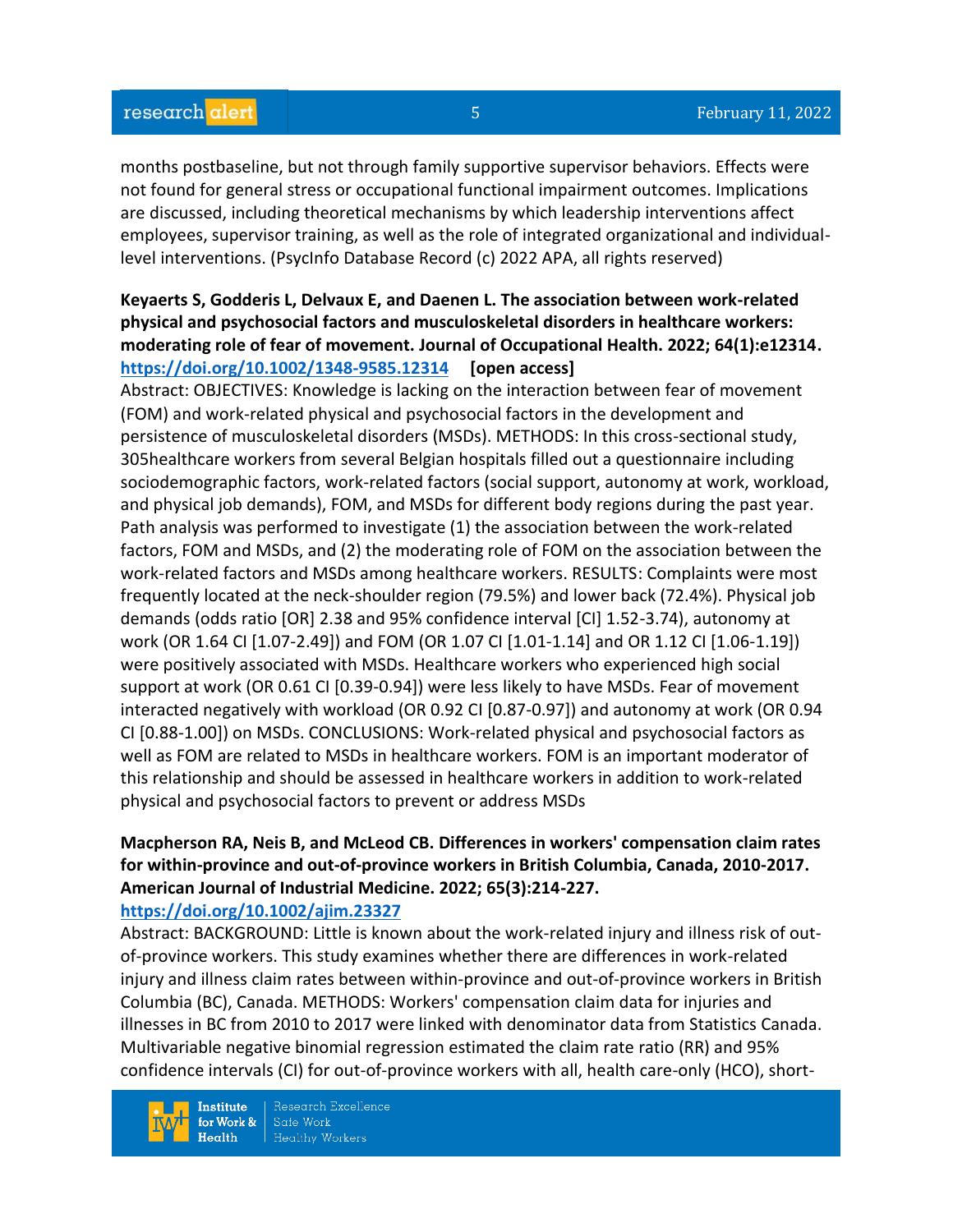term disability, long-term disability, and fatality (SLF), and serious injury (SI) claims, compared to within-province workers. RESULTS: Compared to within-province workers, out-of-province workers had a lower total claim rate (RR: 0.54, 95% CI: 0.52-0.57), adjusting for sex, age, industry sector, and year. Differences in rates differed by claim type, with the largest differences for HCO claims (RR: 0.49, 95% CI: 0.47-0.52) and smallest differences for SI claims (RR: 0.85, 95% CI: 0.78-0.92). Sex-stratified models showed larger differences for males than females, with older female out-of-province workers having elevated SI claim rates. Industryspecific models showed that, even in sectors with high proportions of out-of-province workers' claims, these workers have lower claim rates than within-province workers. CONCLUSIONS: Out-of-province workers generally have lower claim rates than withinprovince workers. The overall duration of work exposure, and underreporting or underclaiming, are factors that may explain these lower claim rates. Understanding the determinants and differences of these claim rates may improve the administration and adjudication of claims while also identifying where further prevention measures may be merited

# **Malinska M, Bugajska J, and Bartuzi P. Occupational and non-occupational risk factors for neck and lower back pain among computer workers: a cross-sectional study. International Journal of Occupational Safety & Ergonomics. 2021; 27(4):1108-1115. <https://doi.org/10.1080/10803548.2021.1899650>**

Abstract: Objectives. The aim of this study was to identify major determinants for neck and lower back pain (LBP) among office workers of different ages. Methods. Computer workers (N=2000) responded to a questionnaire on demographics, musculoskeletal disorders (MSDs), lifestyle characteristics, ergonomics of computer work and psychosocial and physical job characteristics. Results. Over 48% of respondents complained of MSDs last year, in particular neck pain and LBP. The results of logistic regression analysis revealed that prolonged computer time (odds ratio [OR] 1.92) and increased job demands (OR 1.06) were likely to increase the risk of neck pain, while social support (OR 0.96) and the use of seat-plate height adjustment (OR 0.64) would help to reduce the risk. Risk factors for LBP included smoking more than 14 cigarettes a day (OR 2.21), long hours spent working with a computer (OR 1.94), increased physical exertion at work (OR 1.29), increased work demands (OR 1.03) and older age (OR 1.03). Conclusions. The most effective way to eliminate MSD hazards in the workplace is to develop health programmes aimed at advocating healthy lifestyle behaviours and raising workers' awareness of workstation ergonomics and work organization, especially for women and older workers

# **Menard AD, Soucie K, Freeman LA, and Ralph JL. "My problems aren't severe enough to seek help": stress levels and use of mental health supports by Canadian hospital employees during the COVID-19 pandemic. Health Policy. 2022; 126(2):106-111.**

**<https://doi.org/10.1016/j.healthpol.2022.01.002> [open access]**

Abstract: Due to the unique set of stressors associated with the COVID-19 pandemic,

Research Excellence **Institute** Safe Work for Work &  $Health$ **Healthy Workers**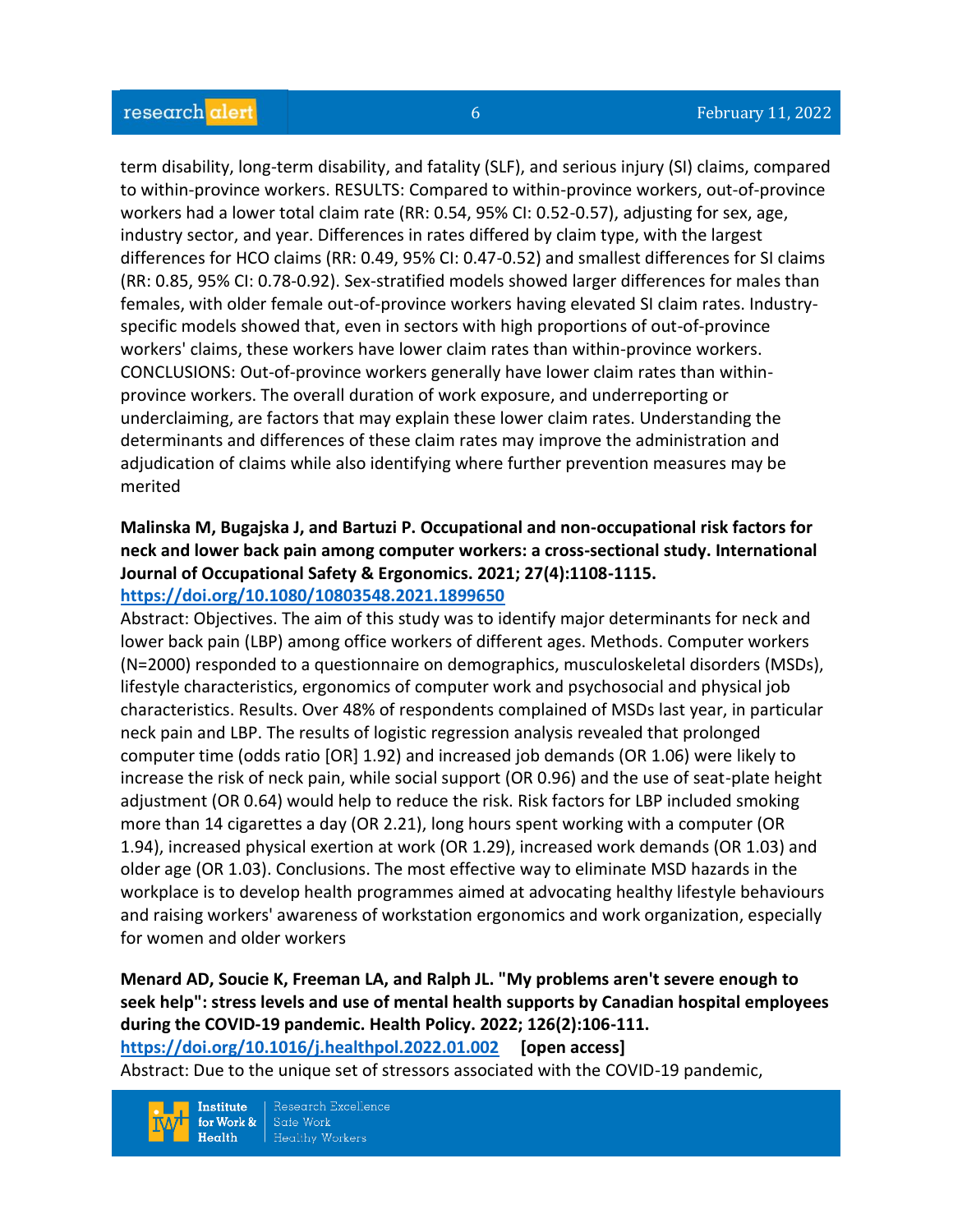healthcare workers in acute care settings may be facing elevated rates of mental health symptomatology. The purpose of this study was to assess levels of depression, anxiety, and stress in a sample of healthcare employees working in hospitals and their use of formal and informal mental health supports. Data was gathered over a three-week period in December 2020 as COVID cases began to rise sharply in Ontario, Canada. Results from an online survey of 650 healthcare employees suggested that overall levels of depression, anxiety, and stress were mild. However, a significant minority of participants reported severe or extremely severe levels of depression (14.4%), anxiety (21.8%), and stress (13.5%). Levels of distress were higher among women, younger participants, those who did not work directly with COVID+ patients, and those who were redeployed. Use of formal mental health supports (e.g., Employee Assistance Plans, teletherapy) was very low (<10%), with the most frequentlyreported reason for not using supports being "problems not severe enough to require this service". Implications are considered for healthcare policy decisions as hospital systems attempt to address the mental health needs of their employees

# **Noll L, Mallows A, and Moran J. Psychosocial barriers and facilitators for a successful return to work following injury within firefighters. International Archives of Occupational & Environmental Health. 2022; 95(2):331-339.**

**<https://doi.org/10.1007/s00420-021-01712-z> [open access]**

Abstract: OBJECTIVE: The aim was to explore firefighter's experiences during their recovery from injury. Focused specifically on exploring perceived psychosocial barriers and facilitators firefighters faced during recovery and return to work. METHODS: Semi-structured interviews were used to provide an in-depth understanding of the firefighter's experiences. The semistructured interviews were informed by a topic guide. The topic guide focused on five main themes, (1) overall experience of returning to operational duties following an injury, (2) perceived barriers experienced during their return to work, (3) perceived facilitators experienced during their return to work, (4) confidence in participating in physical activity following injury and (5) where they felt areas of improvement could be made with the return to work process. Thematic analysis of the data collected was undertaken using The Framework Method. RESULTS: Two main themes were sought after transcription: barriers and facilitators. From these, nine subthemes were identified (1) communication, (2) confidence in physical activity participation, (3) modified duties, (4) physiotherapy, (5) return to operational duties, (6) support, (7) inconsistency, (8) use of station gyms, (9) detachment from the watch. CONCLUSIONS: Consideration should be made for the consistency of procedures followed during an individual's return to work following an injury. Further research is needed to understand if the themes identified in this study are the same for other fire services. Further research is also needed to understand how the findings may be best implemented within the fire service

#### **Oakman J, Weale V, Kinsman N, Nguyen H, and Stuckey R. Workplace physical and psychosocial hazards: a systematic review of evidence informed hazard identification tools.**

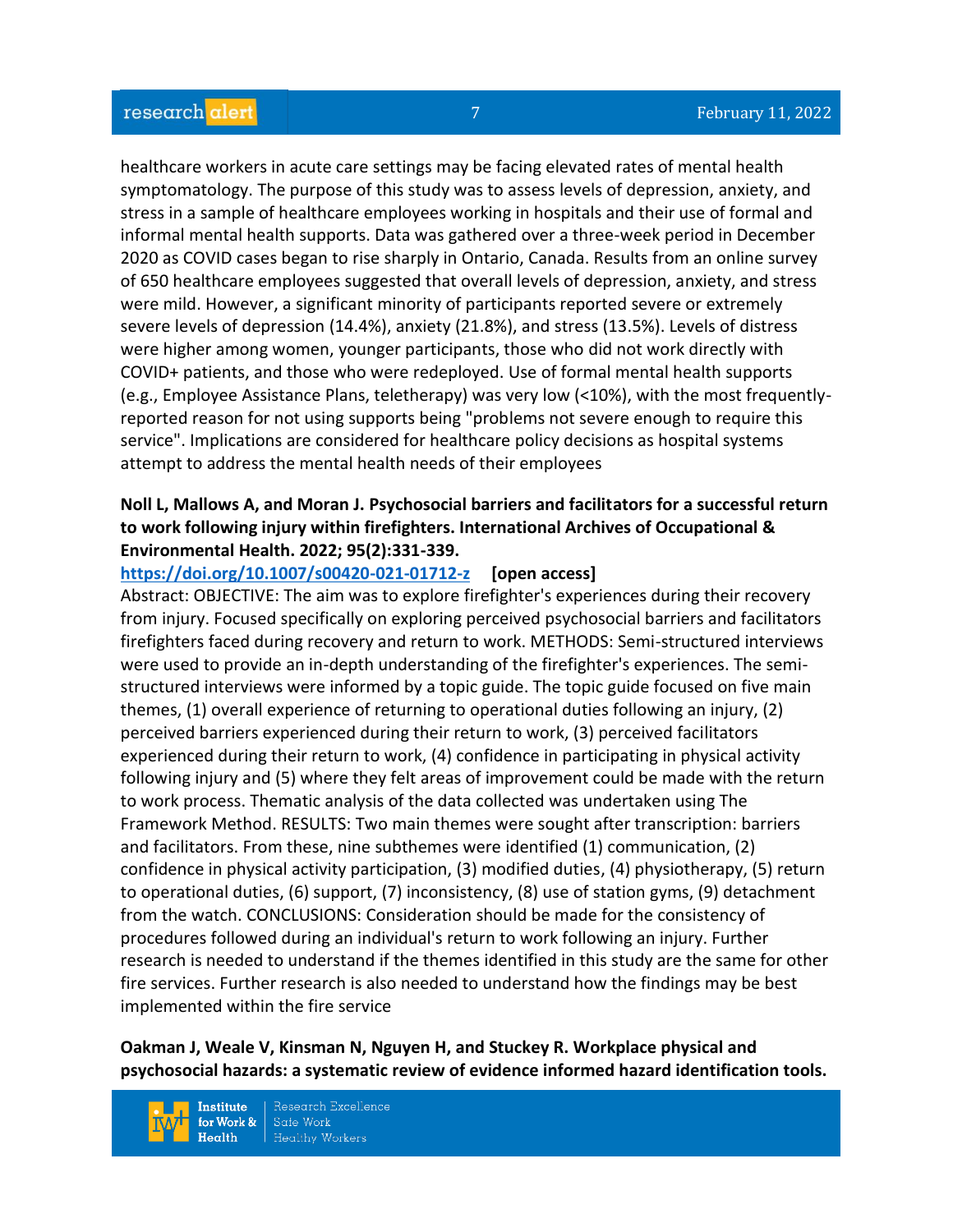#### **Applied Ergonomics. 2022; 100:103614.**

#### **<https://doi.org/10.1016/j.apergo.2021.103614>**

Abstract: Prevention of musculoskeletal disorders (MSDs) requires the identification of physical and psychosocial hazards. This systematic review aimed to identify accessible and validated tools, for the assessment of workplace physical and psychosocial hazards, and consolidate the results into a matrix for use by work health and safety (WHS) professionals. Web of Science, Medline, ProQuest Central, and PsychInfo electronic databases, along with grey literature, were searched (Jan 1990 to July 2020). Studies that included tools with evidence of validity for the identification of physical hazards, psychosocial hazards, or both were included. A total of 83 tools were identified and then reviewed to ensure the tools were accessible. The final matrix included a total of 26 tools (16 physical, 4 psychosocial, and 6 comprehensive [physical and psychosocial]). Evidence on best practice for MSD mitigation supports the need for a comprehensive approach; however, the current review identified limitations in the availability of such tools to support WHS professionals

#### **Okawara M, Ishimaru T, Tateishi S, Hino A, Tsuji M, Ogami A, et al. Treatment interruption is a risk factor for sickness presenteeism: a large-scale cross-sectional study during the COVID-19 pandemic. Journal of Occupational Health. 2022; 64(1):e12313. <https://doi.org/10.1002/1348-9585.12313> [open access]**

Abstract: OBJECTIVES: This study examined the relationship between interruption to routine medical care during the coronavirus disease 2019 pandemic and sickness presenteeism among workers in Japan. METHODS: A cross-sectional study using data obtained from an internet monitor questionnaire was conducted. Interruption to medical care was defined based on the response "I have not been able to go to the hospital or receive treatment as scheduled." The fraction of sickness presenteeism days in the past 30days was employed as the primary outcome. A fractional logit model was used for analysis to treat bounded data. RESULTS: Of the 27036 participants, 17526 (65%) were workers who did not require routine medical care, 8451 (31%) were using medical care as scheduled, and 1059 (4%) experienced interrupted medical care. The adjusted odds ratio (aOR) of sickness presenteeism was significantly higher among workers who experienced interrupted medical care (3.44; 95% confidence interval [CI]: 3.04-3.89) than those who did not require routine medical care. In terms of symptoms, the highest aOR was observed among workers with mental health symptoms (aOR: 5.59, 95% CI: 5.04-6.20). CONCLUSIONS: This study suggests the importance of continuing necessary treatment during a pandemic to prevent presenteeism

# **Soler-Font M, Ramada JM, Montero-Moraga JM, Palencia-Sanchez F, Merelles A, Macdonald EB, et al. What is meant by case management for the return-to-work of workers with musculoskeletal disorders? A scoping review. Work. 2021; 70(4):1069-1087. <https://doi.org/10.3233/WOR-205172>**

Abstract: BACKGROUND: Case management interventions have shown to be effective to prevent musculoskeletal pain and disability, but a single definition has not been achieved, nor

Research Excellence **Institute** Safe Work for Work &  $Heath$ **Healthy Workers**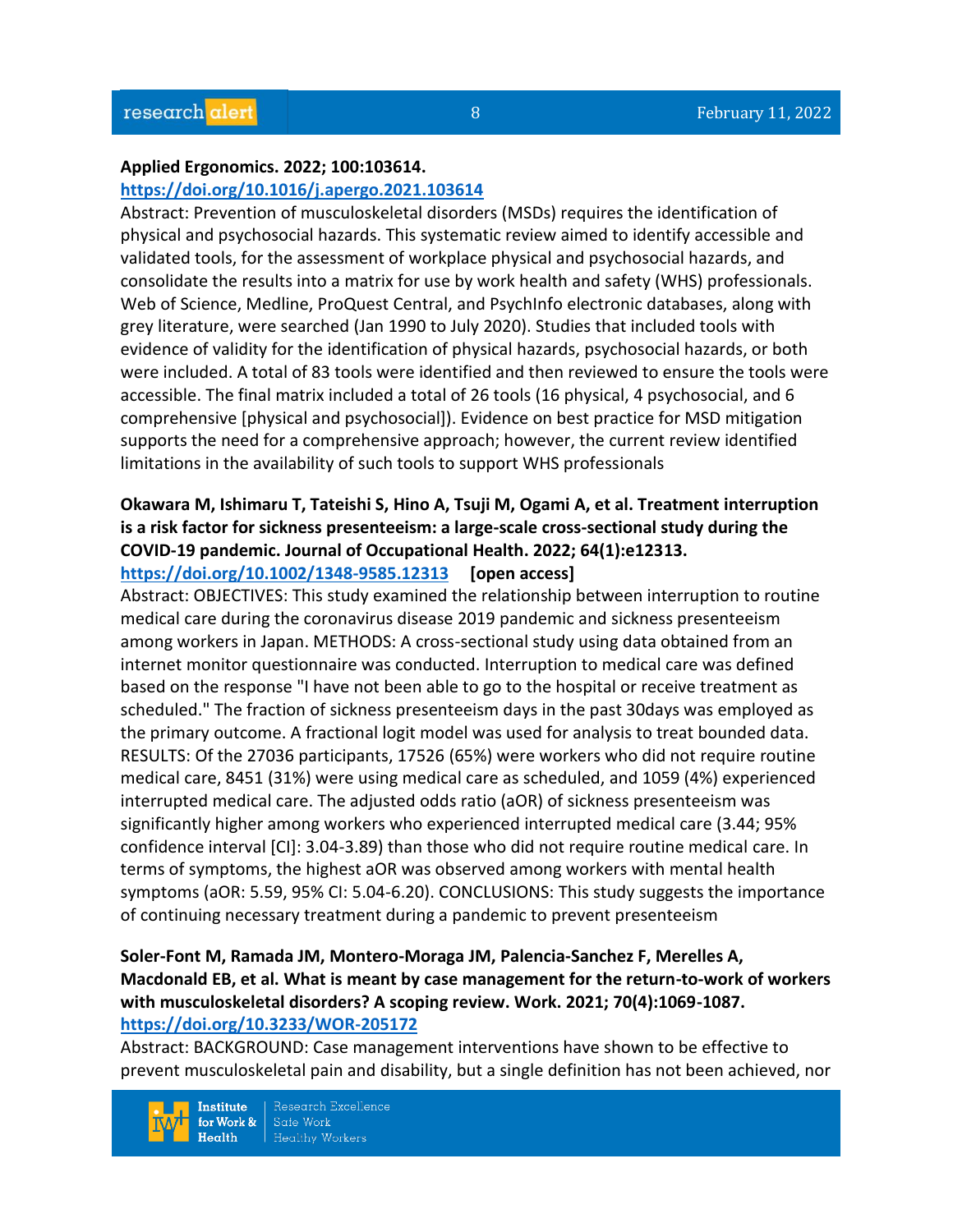an agreed profile for case managers. OBJECTIVE: To describe the elements that define case management and case managers tasks for return-to-work of workers with musculoskeletal disorders (MSDs). METHODS: A comprehensive computerized search of articles published in English until February 16, 2021 was carried out in several bibliographic databases. Grey literature was obtained through a search of 13 key websites. A peer-review screening of titles and abstracts was carried out. Full text in-depth analysis of the selected articles was performed for data extraction and synthesis of results. RESULTS: We identified 2,422 documents. After full-text screening 31 documents were included for analysis. These were mostly European and North American and had an experimental design. Fifteen documents were published between 2010 to 2021 and of these 7 studies were published from 2015. Fifteen elements were identified being the commonest "return-to-work programme" (44.4%) and "multidisciplinary assessment/interdisciplinary intervention" (44.4%). Of 18 tasks found, the most frequent was "establishing goals and planning return-to-work rehabilitation" (57.7%). Eighteen referral services were identified. CONCLUSIONS: Despite there were several elements frequently reported, some elements with scientific evidence of their importance to deal with MSDs (e.g. early return-to-work) were almost not mentioned. This study proposes key points for the description of case management and case managers tasks

# **Sutarto AP, Wijayanto T, and Afiah IN. Exploring the mediation role of employees' wellbeing in the relationship between psychosocial factors and musculoskeletal pain during the COVID-19 pandemic. Work. 2022; 71(1):65-78.**

#### **<https://doi.org/10.3233/WOR-210922>**

Abstract: BACKGROUND: The COVID-19 pandemic has increased some psychosocial risks which may aggravate the development of musculoskeletal disorders (MSDs) and reduced psychological well-being, two leading global occupational health problems. OBJECTIVE: This study aims to investigate whether an employee's psychological well-being mediates the relationship between the psychosocial factors (job strain, work-life balance, and job security) and the prevalence of musculoskeletal pain in the Indonesian general working population during the pandemic. METHODS: A cross-sectional study design was employed using an online questionnaire. A total of 406 from 465 respondents were included in the final analysis. RESULTS: It was found that 73.9% of respondents suffered from upper body part pain, 25.15% from low back pain, and 39.7% reported pain in the lower limb. Process Macro Model 4 analysis showed the significant role of well-being as a mediator in the association between work-life balance and the odds of experiencing the upper body and low back pains. However, neither the direct nor mediating effect on the relationship between job strain or job security and any musculoskeletal pains were observed. These findings suggest that specific psychosocial factors may be more relevant to be investigated in the particular context. CONCLUSION: The use of a mediation model was able to link work-life balance to musculoskeletal complaints through well-being states in the context of the pandemic.